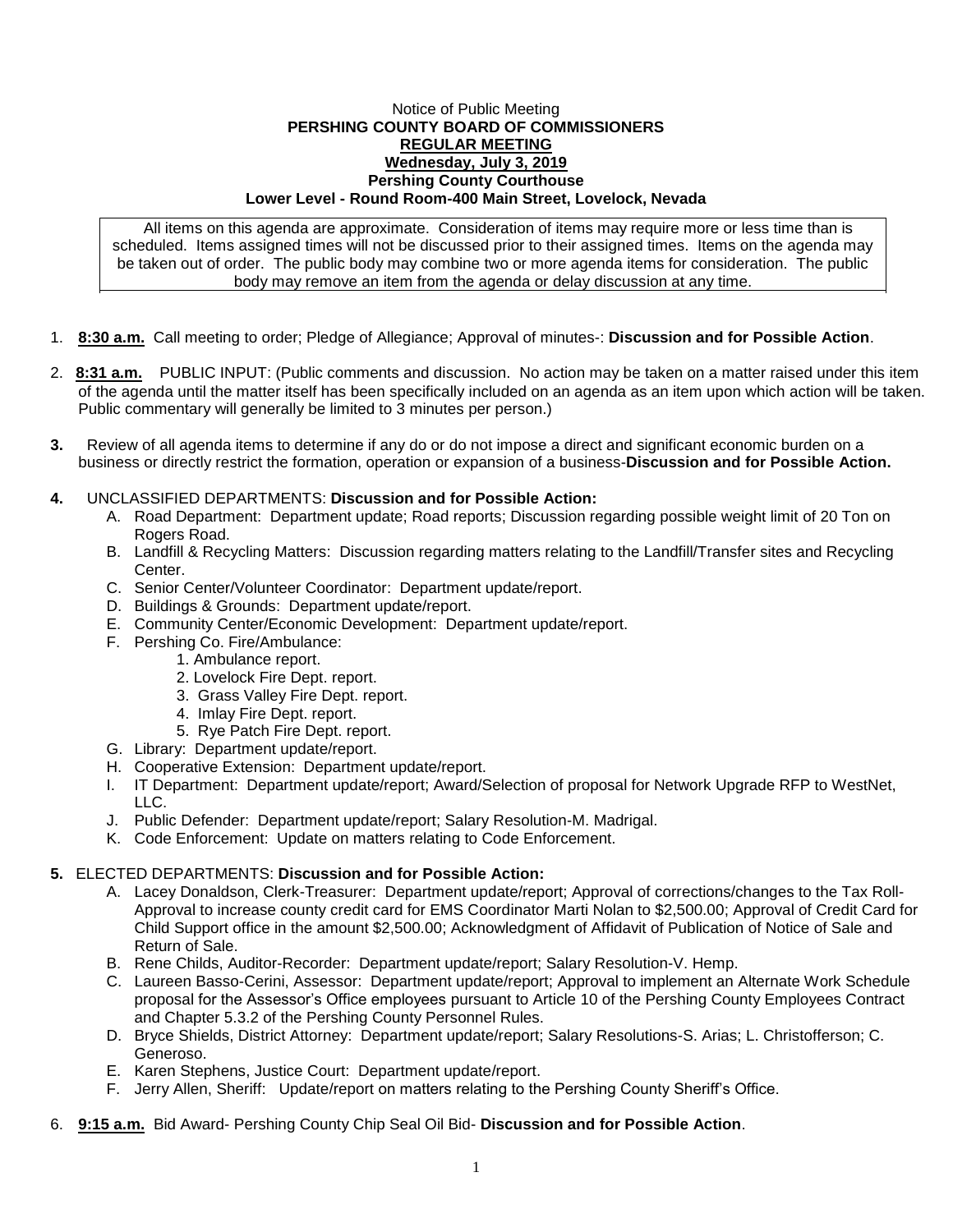- 7. The Board of County Commissioners may meet in a closed labor session pursuant to NRS 288.220 to meet with the County's labor representative regarding labor negotiations.
- 8. Approval of the 2019-2022 Tentative Agreement with the Pershing County Law Enforcement Association- **Discussion and for Possible Action**.
- 9. Approval of Interlocal Contract between Agencies State of Nevada, Department of Health and Human Services, Division of Health Care Financing and Policy, Department of Welfare and Supportive Services and Pershing County effective July 1, 2019 to June 30, 2021- **Discussion and for Possible Action**.
- 10. Approval of a Resolution recommending that Pershing County approve Humboldt County as a member County of the Central Nevada Regional Water Authority Effective July 1, 2019- **Discussion and for Possible Action**.
- 11. Proclamations and Awards: **Discussion and for Possible Action**-(The Pershing County Board of Commissioners may make a Proclamation or present a service or other award on behalf of the County) Congressional Recognition for 100<sup>th</sup> year celebration from Congressman Mark Amodei..
- 12. Update on progress of site location, design, funding, amenities and construction of future Law Enforcement Center-**Discussion and for Possible Action**.
- 13. Derby Field Airport: Update on matters relating to the Derby Field Airport.
- 14. T. V. Advisory Board: Electrical proposal submitted by BSL Electric Corporation for electrical work on Toulon Peak-**Discussion and for Possible Action.**
- 15. **10:00 a.m.** PLANNING & BUILDING DEPARTMENT/IMLAY WATER SYSTEM MATTERS: Update on matters relating to the department-**Discussion and for Possible Action**.
- 16. Board Appointments: Grass Valley Advisory Board; Board of Equalization; Cemetery Board; Museum Board- **Discussion and for Possible Action**.
- 17. Kyle Swanson-Pershing County Conflicts Attorney contract-Request for approval to renew current contract of \$51,000.00 with a 2% increase for annual compensation of \$52,020.00 effective August 1, 2019- **Discussion and for Possible Action**.
- 18. Approval of yearly salary increases for Unclassified Employees for FY 2019-2020 J. Abbott; T. Banks; T. Bjerke; K. Brinkerhoff; S. Cochran; J. Evans; J. Handka; C. Haas; D. Hill; H. Lusby-Angvick; F. Machado; J. McKinney; D. McKay; G. Monroe; K. Wesner - **Discussion and for Possible Action.**
- 19. Litigation Meeting.
- 20. Report from Legal Counsel.
- 21. Report from Administrative Assistant-County Commissioner's Office.
- 22. Items for future agendas-**Discussion and for Possible Action.**
- 23. Correspondence.
- 24. Matters of the Board for Discussion.

Board Member reports. Board Liaison reports. (Nevada Works, Safety, Hospital Board, Emergency Management, Cemetery, Recreation Board, WNDD, Pe. Co. Economic Dev./ , Community Center, Airport Advisory Board; Museum Advisory Board, Library Board, Senior Center Advisory Board, Central Nevada Water Authority, Planning Board, Broadband Advisory Board, 911 Committee, Solid Waste Management Recycling Advisory Board, Pe. Co. Volunteer Advisory Board, T. V. Board, Frontier Coalition, Humboldt River Water Basin Authority.)

- 25. PUBLIC INPUT: (Public comments and discussion. No action may be taken on a matter raised under this item of the agenda until the matter itself has been specifically included on an agenda as an item upon which action will be taken. Public commentary will generally be limited to 3 minutes per person.)
- 26. Approval of Vouchers- **Discussion and for Possible Action**.